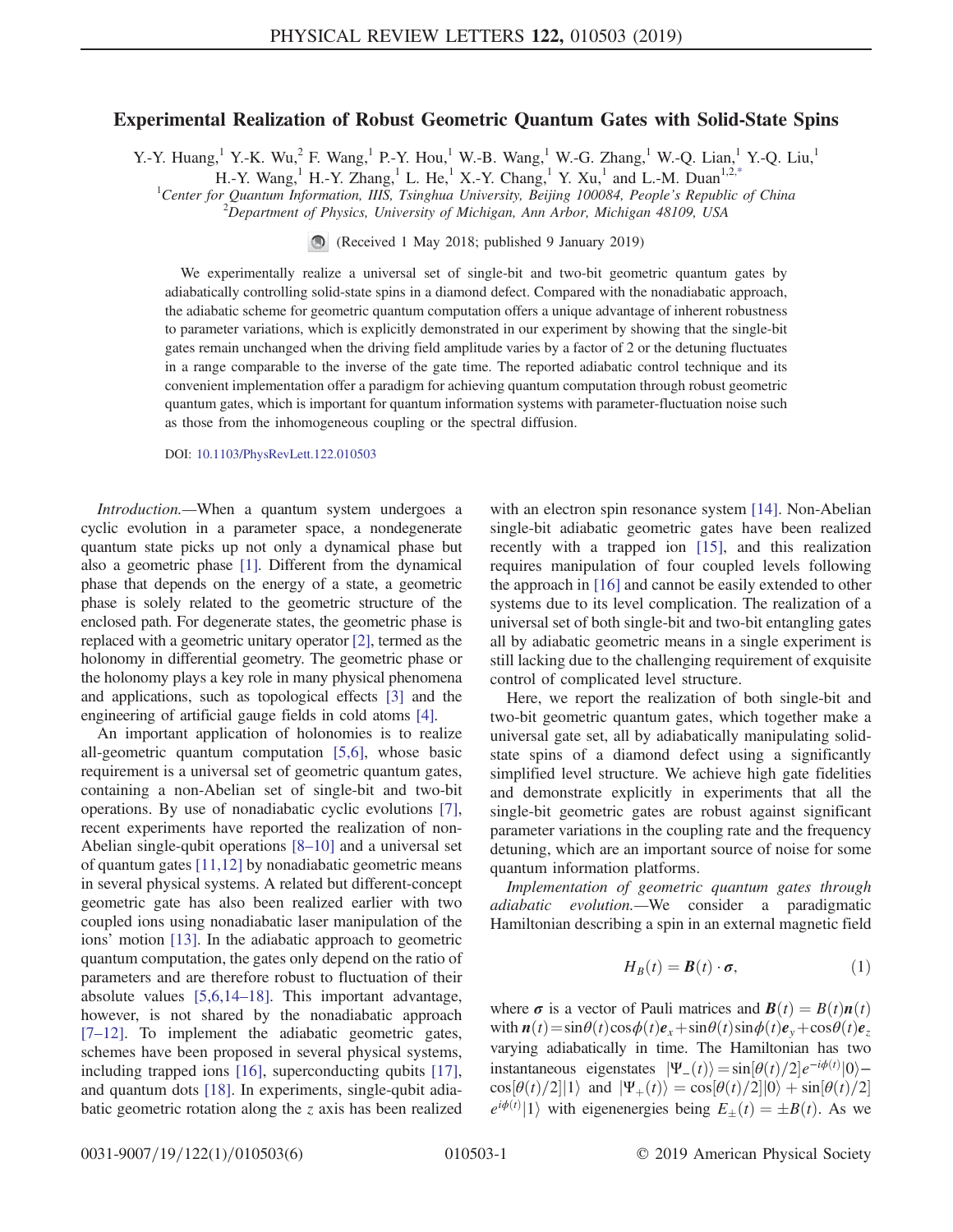vary the parameter  $\boldsymbol{B}$  adiabatically and cyclically, a state initially prepared at the eigenstate  $|\Psi_{+}(0)\rangle$  ends up acquiring both a dynamical phase and a geometric phase, i.e.,

$$
|\Psi_{\pm}(\tau)\rangle = e^{\mp i(\gamma_{g}+\gamma_{d})}|\Psi_{\pm}(0)\rangle, \qquad (2)
$$

where  $\gamma_d = \int_0^{\tau} E_+(t) dt$  is the dynamical phase and  $\gamma_g = i \int_{\tau}^{\tau} dt / W_-(t) \sin W_-(t)$  is the geometric phase. By verying  $-i \int_0^{\tau} dt \langle \Psi_+(t) | \partial_t | \Psi_+(t) \rangle$  is the geometric phase. By varying<br>the direction  $\mathbf{n}_0 = \mathbf{n}(t-0)$ , we can set  $|\Psi_+(0) \rangle$  as eigenthe direction  $n_0 \equiv n(t = 0)$ , we can set  $|\Psi_+(0)\rangle$  as eigenstates of noncommuting operators in different cycles, and hence realize non-Abelian holonomies when composing these cycles. In our experiment, we are able to remove the dynamical phase  $\gamma_d$  by suddenly tuning a control microwave pulse [\[19\]](#page-4-15), ending up with a purely geometric unitary operation

$$
U = e^{-i\gamma_{g}n_{0}\cdot\sigma}, \qquad (3)
$$

<span id="page-1-2"></span>a rotation around the  $n_0$  axis. By selecting  $n_0$  appropriately, we can realize a universal set of single-qubit quantum operations,  $Z_{\pi/2}$ ,  $Z_{\pi/8}$ , and  $X_{\pi/2}$ , corresponding to rotations with respect to the  $z$  and  $x$  axes, respectively.

In our experiment, we realize a universal set of allgeometric quantum gates including single-qubit and controlled  $\pi$ -rotation (CROT) operations by controlling solid-state spins in a diamond defect at room temperature. The electron and nuclear spins around the negatively charged nitrogen vacancy (NV) center in the diamond are used to realize a local quantum spin register [\[20\]](#page-4-16), which, combined with the photonic coupling between remote quantum registers [\[21,22\],](#page-4-17) provides a scalable system for solid-state quantum information processing [\[23,24\]](#page-4-18). The NV center possesses a spin triplet ground state with a zero-field splitting  $D = 2.87$  GHz between  $m_s = 0$  and  $m_s = \pm 1$  states. Under an magnetic field  $B<sub>z</sub> = 502$  G, which is tuned to be along the NV axis through the angle-sensitive fluorescence counts [\[25\]](#page-4-19), the degeneracy of two states with  $m_s = \pm 1$  is lifted. We can therefore select  $|m_s = 0\rangle \equiv |0\rangle$  and  $|m_s = -1\rangle \equiv |1\rangle$  states as the computational basis. The spin state is initialized to the  $|0\rangle$  level by optical pumping and read out by identifying distinct fluorescence levels of the states after a short illumination of a green laser pulse [\[20\].](#page-4-16)

<span id="page-1-1"></span>We apply microwave pulses to couple the  $|0\rangle$  and  $|1\rangle$ qubit states as shown in Fig. [1](#page-1-0); the coupling can be described by the Hamiltonian

$$
H(t) = \frac{\Omega(t)}{2}\sigma_x - \frac{\Delta(t)}{2}\sigma_z, \tag{4}
$$

where  $\Omega(t)$  is the Rabi frequency and  $\Delta(t)$  is the detuning defined as  $\Delta(t) = \omega(t) - \omega_0$  with  $\omega(t)$  being the frequency of the microwave pulse and  $\omega_0 = D - \gamma_e B_z$  ( $\gamma_e =$ 2.8 MHz/G) being the energy difference between the  $|0\rangle$ 

<span id="page-1-0"></span>

FIG. 1. Relevant energy levels and microwave shape schemes for the adiabatic geometric single-qubit gates in a diamond NV center. (a) The relevant energy level structure of the electron spin in an NV center under a magnetic field. The two levels encoding a qubit are coupled by a microwave pulse with the Rabi frequency Ω and the detuning Δ. (b) The microwave pulse shape used to achieve a geometric single-qubit rotation operation along the  $x$ axis.  $\Omega(t)$  is in the form of  $\Omega(t)/\Omega_m = 1 - |\sin(2\pi t/T)|^n$  [\[26\]](#page-4-21) with  $\Omega_m$ , T, and n being the maximum value of  $|\Omega|$ , the gate time, and a positive integer, respectively. We take  $n = 5$  for our experiment.  $\Delta(t)$  consists of piecewise linear functions of time with the sign being suddenly reversed at  $t = T/4$  and 3T/4 and  $\Delta_m$  is its maximal value. Phase shifts  $\Delta\phi_1 = \pi + \phi/2$  and  $\Delta\phi_2 =$  $-\pi - \phi/2$  are inserted into the microwave at  $t = T/4$  and 3T/4, respectively. (c) The microwave pulse shape used to realize a rotation operation about the z axis. A phase  $\Delta \phi = \pi + \phi/2$  is inserted into the microwave at  $t = T/2$ . (d) Evolution of a state initialized to an instantaneous eigenstate of the Hamiltonian [\(4\)](#page-1-1) in the Bloch sphere, showing the geometric phase which equals half of the enclosed solid angle  $\phi$ . The green and purple arrows denote the initial eigenstate respectively for scheme shown in (b),(c).

and |1) levels. Here  $\hbar$  is set to 1. Both  $\Omega(t)$  and  $\Delta(t)$  can be readily tuned through an arbitrary waveform generator.

In our experiment, we realize geometric rotation gates  $X_{\pi/2}$ ,  $Z_{\pi/2}$ , and  $Z_{\pi/8}$  through adiabatic manipulation of  $\Delta(t)$  and  $\Omega(t)$ . The former two gates, when combined, give the Hadamard gate H and the NOT gate N as  $H =$  $X_{\pi/2}Z_{\pi/2}X_{\pi/2}$  and  $N = X_{\pi/2}^2$ , which, together with the  $\pi/8$ gate  $A = Z_{\pi/8}$ , make a universal set of single-qubit gates. In order to perform the  $X_{\pi/2}$  gate, we adiabatically tune  $|\Omega(t)|$ and  $\Delta(t)$  following the scheme shown in Fig. [1\(b\);](#page-1-0) this type of pulse is known as the BIR-4 pulse in nuclear magnetic resonance [\[27\].](#page-4-20) At  $t = T/4$  and 3T/4, phase shifts  $\Delta \phi_1$  =  $\pi + \phi/2$  and  $\Delta \phi_2 = -\pi - \phi/2$  are suddenly imprinted in the microwave pulse, respectively, with the sign of  $\Delta$  being flipped simultaneously. While this sudden tuning flips the sign of the coupling Hamiltonian, the state remains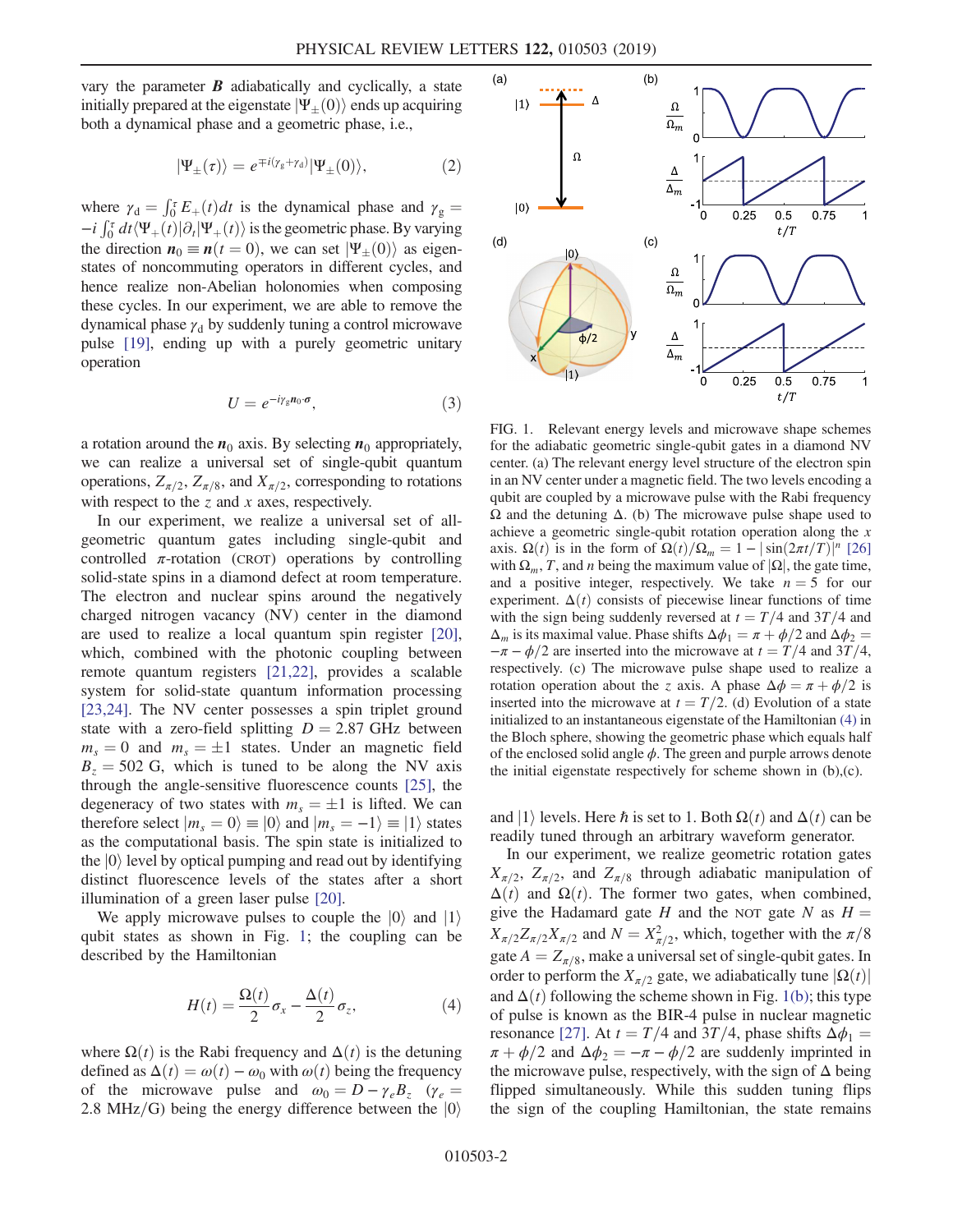unchanged. If a state is initialized to an instantaneous eigenstate, it remains an eigenstate of the new flipped Hamiltonian but with the opposite energy. So the adiabaticity of the state evolution is maintained. The abrupt change of the sign of energy enables us to remove the contribution from the dynamical phase in an entire cycle. The state finally picks up only a geometric phase  $\gamma_{\rm g} = \phi/2$ as illustrated in Fig. [1\(d\)](#page-1-0). We see from Eq. [\(3\)](#page-1-2) that a rotation operator  $X_{\phi}$  is realized under the cyclic evolution. When we set  $\phi = \pi/2$ , we make an  $X_{\pi/2}$  operator. For the adiabatic condition [\[28\]](#page-4-22) to be satisfied, we vary  $H(t)$  slowly to make sure  $Q = \frac{[(2(\Delta^2(t) + \Omega^2(t))^{3/2}]/[|\dot{\Omega}(t)\Delta(t) - \Omega(t)\dot{\Delta}(t)]^{1/2}}{\ln 2}$  $\Omega(t)\dot{\Delta}(t)$ ]  $\gg 1$ . In our experiments we have  $Q > 12$  for all the geometric gates for all the geometric gates.

Analogous to the  $X_{\pi/2}$  gate, we realize the geometric  $Z_{\pi/2}$  and  $Z_{\pi/8}$  gates using the pulse shape shown in Fig. [1\(c\)](#page-1-0). At  $t = T/2$ , a phase of  $\pi + \phi/2$  is suddenly introduced into the microwave pulse and the sign of  $\Delta$  is flipped, resulting in a rotation operation about the  $z$  axis:  $Z_{\phi}$ . The  $Z_{\pi/2}$  and  $Z_{\pi/8}$  gates are implemented when we take  $\phi = \pi/2$  and  $\pi/8$ , respectively.

Experiments results for non-Abelian single-qubit geometric gates.—To characterize these geometric gates, we apply them to distinct initial electron spin states and measure the final states with quantum state tomography [\[29\]](#page-4-23). We find the state fidelity  $(98.2 \pm 0.4)\%$ ,  $(98.9 \pm 0.4)\%$ 0.3)%, and  $(97.5 \pm 0.5)$ %, respectively, for the  $Z_{\pi/2}$ ,  $Z_{\pi/8}$ , and  $X_{\pi/2}$  gates, which are obtained by averaging the results for six complementary initial states as shown in Fig. [2\(b\)](#page-2-0). The major contribution to the infidelity comes from the state preparation and detection errors, which can be separately detected by the randomized benchmarking method [\[30\].](#page-4-24) For the randomized benchmarking, we concatenate m random dynamical Clifford gates generated by  $\{I, X_{\pm \pi/2}, X_{\pi}, Y_{\pm \pi/2}, Y_{\pi}\}\$ , and a specific recovery Clifford gate, and average the fidelities over 20 different series of operations. Figure  $2(a)$  shows the fidelity decay as the number of gates increases. The decay is fitted using the function  $F = Ap^m + B$ , where A and B absorb the preparation and measurement error and  $p$  represents the reference decay rate. We find  $p = 0.986 \pm 0.002$  from fitting. The intrinsic gate error can be calculated by  $r =$  $(1-p)(d-1)/d$  with  $d = 2^n$  and n being the number of qubits. The reference Clifford gate fidelity is  $F =$  $1 - r/1.875 = 0.996(1)$ . To measure the target gate fidelity, we interleave m target gates following each series of random gates mentioned above for randomized benchmarking and examine the fidelity decay when increasing the number of gates. By fitting the data, we find the decay rate of the target gate to be  $p_{Z_{\pi/2}} = 0.969 \pm 0.004$  and  $p_{X_{\pi/2}}=0.950 \pm 0.008$ , respectively, and get the gate error by  $r_{\text{gate}} = (1 - p_{\text{gate}}/p)(d - 1)/d$ , giving the target gate<br>fidelity  $F = 0.991 + 0.002$   $F = 0.982 + 0.004$ fidelity  $F_{Z_{\pi/2}} = 0.991 \pm 0.002$ ,  $F_{X_{\pi/2}} = 0.982 \pm 0.004$ <br>[Fig. 2(a)]. The fidelities are mainly limited here by the [Fig. [2\(a\)\]](#page-2-0). The fidelities are mainly limited here by the

<span id="page-2-0"></span>

FIG. 2. Measured fidelity for the adiabatic geometric singequbit gates. (a) Average fidelity as a function of the number of gates. Orange circles, green diamonds, and purple triangles denote the results from a standard randomized benchmarking (RB) protocol, a interleaved  $Z_{\pi/2}$  and a interleaved  $X_{\pi/2}$  gate, respectively. Each point in the figure is obtained by averaging the experimental data from 20 measurements. These points are fitted by  $F = Ap^m + B$  plotted as solid lines with the corresponding colors. (b) Fidelity of the final states measured by the quantum state tomography for  $Z_{\pi/2}$ ,  $Z_{\pi/8}$ , and  $X_{\pi/2}$  gates acting on six distinct initial states. For each gate, the parameters of microwave pulses are  $T = 1 \mu s$ ,  $\Omega_m = 20 \text{ MHz}$ , and  $\Delta_m = 20 \text{ MHz}$ . Note that the number in the bracket following the fidelity value represents the error bar (s.d.) in the last decimal place.

dephasing time  $T_2^* = 2.5 \mu s$  for our diamond sample with  $1.1\%C^{13}$  concentration. We expect that the gate fidelity will  $1.1\%C^{13}$  concentration. We expect that the gate fidelity will be significantly improved with an isotopically purified diamond sample which has  $T_2^*$  in the range of tens of microseconds [\[31,32\]](#page-5-0).

Robustness of adiabatic geometric single-qubit gates.— The adiabatic geometric scheme ensures the robustness of the realized gates against the variation noise of the microwave amplitude  $\Omega_m$  and the spectral diffusion  $\delta$ , which can be caused, for instance, by the randomness in the coupling rate or the spectral diffusion, an important source of noise for some solid-state systems. This robustness can be seen from Eq. [\(3\)](#page-1-2) that a single-qubit operation is solely determined by the initial direction  $n_0$  and the Berry phase  $\gamma_{\rm g} = \phi/2$ . For  $Z_{\phi}$ , it is irrelevant to variations of  $\Omega_m$  and  $\delta$ . For  $X_{\phi}$ , while the initial direction  $n_0$  can be slightly changed by fluctuations of  $\delta$ , this effect can be strongly suppressed by taking a large  $\Omega_m$ . In experiments, to evaluate this robustness for both  $X$  and  $Z$  gates, we measure the final state as a function of the imprinted phase  $\phi$  as we vary the values of  $\Omega_m$  and  $\delta$ , where the detuning is modeled by  $\Delta(t) + \delta$ . We plot the results in Fig. [3](#page-3-0), demonstrating that the final state characterized by the normalized photon luminance remains almost the same as  $\Omega_m$  varies up to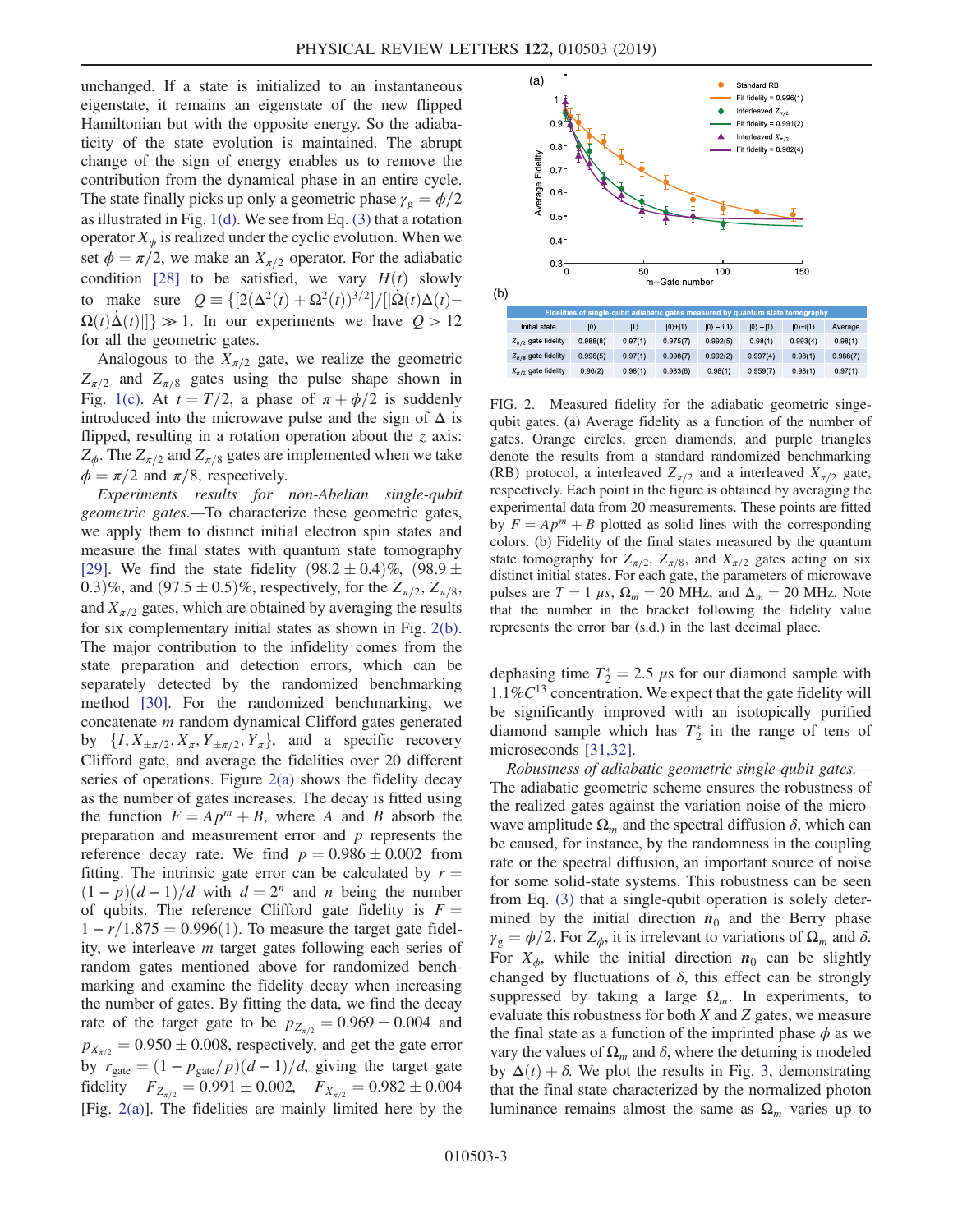<span id="page-3-0"></span>

FIG. 3. Experimental results demonstrating robustness of adiabatic geometric single-qubit gates with respect to variations of  $\Omega_m$  (the random coupling) and  $\delta$  (the spectral diffusion). The detuning is modeled by  $\Delta(t) + \delta$ . Normalized photon luminance as a function of the imprinted phase  $\phi$  under three distinct values of  $\delta$  and  $\Omega_m$ , respectively, for the rotation operation along the x axis (a),(b) and the rotation operation along the z axis (c),(d). The other parameters are  $\Delta_m = 20$  MHz,  $T = 1 \mu s$ , and  $\Omega_m = 20$  MHz in (a),(c), while in (b),(d)  $\Delta_m = 20$  MHz,  $T = 1 \mu s$ , and  $\delta = 0$  MHz. Note that for the Z rotation gate, two half  $\pi$  pulses around the x axis are applied in front and after the target gate in order to transfer the phase information to the photon luminance count.

twice or  $\delta$  fluctuates with  $\delta \gtrsim 1/T$ . This confirms the resilience of our implemented gates. We would like to emphasize that our adiabatic results are in stark contrast to nonadiabatic ones in previous experiments, where the amplitude of microwave or optical pulses and their detuning are required to be precisely calibrated and controlled for achieving high-fidelity gates [8–[12,33\].](#page-4-7)

Experiments results for entangling geometric gates.—To implement the geometric quantum two-qubit CROT gate, we use a nearby  $C^{13}$  nuclear spin as a control qubit with two basis vectors denoted by  $|\uparrow\rangle$  and  $|\downarrow\rangle$  and the NV center electron spin as a target qubit. The system is initially polarized to the  $|0, \uparrow\rangle$  state through optical pumping under a 502 G magnetic field along the NV axis [\[34,35\]](#page-5-1). To drive the state  $|0, \downarrow\rangle$  out of our computational space, leaving behind the  $|0, \uparrow\rangle$  state, we further apply a MW0 pulse to excite the  $|0, \downarrow\rangle$  state to the irrelevant  $|a, \downarrow\rangle$  level  $\langle \vert a \rangle \equiv \vert m_s = +1 \rangle$  is used as an ancillary level) as shown in Fig. [4\(a\).](#page-3-1) Under the control microwave pulse, the effective Hamiltonian of the two-bit system has the form [\[11,33\]](#page-4-8)

$$
H_2 = H_\uparrow + H_\downarrow, \tag{5}
$$

where

$$
H_{\sigma} = \frac{\Omega(t)}{2} (|1\sigma\rangle\langle0\sigma| + \text{H.c.}) - \frac{\Delta_{\sigma}(t)}{2} (|0\sigma\rangle\langle0\sigma| - |1\sigma\rangle\langle1\sigma|),
$$
\n(6)

with  $\sigma = \uparrow, \downarrow, \Delta_{\downarrow} = \Delta_{\uparrow} - \omega_1$ , and  $\omega_1 = 13.7 \text{ MHz}$  in our experiment, which is the difference between the frequency of the resonant MW2 and MW1 as displayed in Fig. [4\(a\)](#page-3-1). We can apply the same microwave pulse as shown in Fig. [1\(b\)](#page-1-0) to achieve an  $X_\pi$  gate between the  $|0\uparrow\rangle$ and  $|1\uparrow\rangle$  levels without creating a geometric phase for a state in the subspace of  $|0\downarrow\rangle$  and  $|1\downarrow\rangle$  if  $\Delta_{\uparrow} < \omega_1$  is always satisfied. However, this method generates a dynamical phase for a state in the latter subspace. To remove this phase, we insert two spin echoes at  $t = T/4$  and 3T/4, as shown in Fig. [4\(b\)](#page-3-1) (see Methods for the realization of a controlled rotation gate). This exactly achieves a CROT gate:

<span id="page-3-1"></span>

FIG. 4. Level scheme, pulse sequence, and experimental results for the geometric two-qubit CROT gate. (a) Energy level structure of the electron and nuclear spins for the geometric CROT gate together with microwave and radio-frequency (rf) coupling configuration. (b) Time sequence for implementing and detecting the CROT gate. We first use a MW0  $\pi$  pulse followed by illumination of a 532 nm green laser pulse for 2  $\mu$ s to initialize the system and then apply MW1, MW2, and rf pulses to create a desired state. The spin echo for implementation of the geometric CROT gate is realized by simultaneously applying two  $\pi$  pulses denoted as MW1 and MW2. Other parameters for the CROT gate are  $n = 5$ ,  $T = 2 \mu s$ ,  $\Delta_m =$ 7 MHz, and  $\Omega_m = 4$  MHz. Two-qubit quantum state tomography is used to measure the fidelity of the final state. To avoid the decoherence of the electron spin during the slow RF pulse, a spin echo of 1 MHz is inserted in the middle of the quantum state tomography process. (c) Measured fidelity of the final states after applying the CROT gate to six complementary initial states. (d) Measured real and imaginary parts of the final state matrix elements for the geometric CROT gate applied to the initial state  $|1\rangle(|\uparrow\rangle + |\downarrow\rangle)$  compared with the matrix elements under the ideal gate represented by the hollow caps.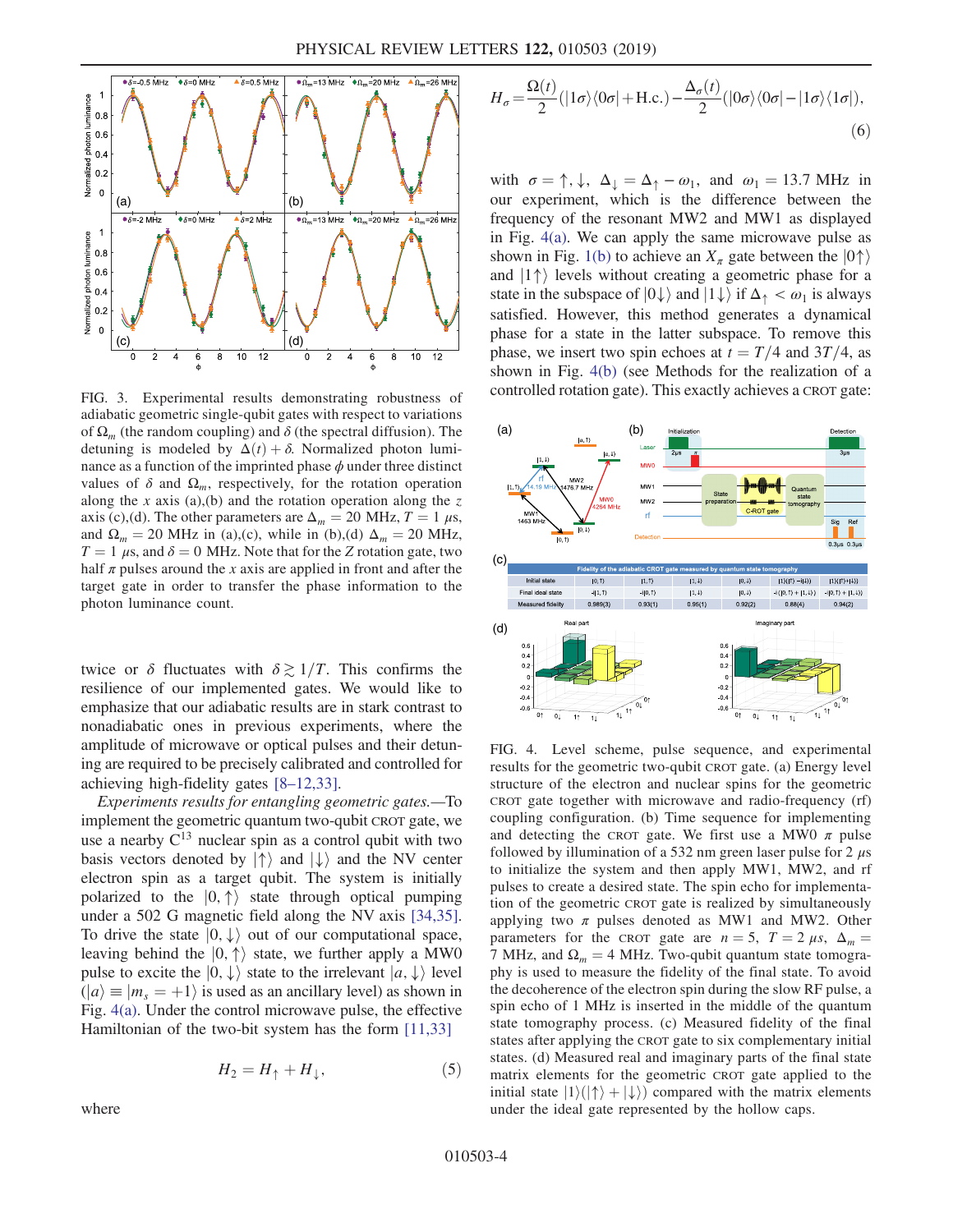a rotation about the  $x$  axis for an electron spin only when a nuclear spin is in the  $|\uparrow\rangle$  level.

To characterize the CROT gate, we initialize the two-qubit system to six complementary states and measure the fidelity of the final states with quantum state tomography after applying a CROT gate to these states. The results are listed in Fig. [4\(c\).](#page-3-1) For a typical initial product state  $|1\rangle(|\uparrow\rangle + |\downarrow\rangle)$ , the CROT gate generates entanglement, yielding an entangled final state  $-i|0\uparrow\rangle + |1\downarrow\rangle$  with a measured fidelity of  $(94 \pm 2)\%$ , slightly higher than the fidelity of CNOT gate realized with nonadiabatic geometric pulses [\[11\]](#page-4-8). In Fig. [4\(d\)](#page-3-1), we also show the measured state matrix elements after the geometric CROT gate, demonstrating good agreement with those under the ideal gate. Our scheme for the adiabatic geometric gate by itself is also robust to the parameter variation errors similar to the singlebit case. However, in our experiment we also need to apply spin echo pulses to prolong the system coherence time for the two-bit gate, and these echo pulses are not intrinsically robust if we do not have a very high amplitude for the microwave field which is the case here. In the Supplemental Material [\[36\]](#page-5-2), we show by numerical simulation that if we neglect the errors of the ancillary echo pulses, the adiabatic geometric gate by itself is very robust to the parameter variation errors.

Summary.—We have realized a non-Abelian set of single-qubit and two-qubit adiabatic geometric quantum gates with solid-state spins and demonstrate the unique robustness of adiabatic gates to parameter variations. Our technique to implement robust geometric quantum gates based on convenient level configurations may also find application in other scalable quantum systems, such as trapped ions or superconducting qubits.

This work was supported by Ministry of Education of China and the National key Research and Development Program of China (2016YFA0301902). L. M. D. and Y. K. W. acknowledge in addition support from the AFOSR MURI and the ARL CDQI program and Y. X. acknowledges support from the Tsinghua start up program and the National Thousand-Young-Talents Program.

<span id="page-4-1"></span><span id="page-4-0"></span>[\\*](#page-0-0) lmduan@tsinghua.edu.cn

- <span id="page-4-2"></span>[1] M. V. Berry, [Proc. R. Soc. A](https://doi.org/10.1098/rspa.1984.0023) 392, 45 (1984).
- <span id="page-4-3"></span>[2] F. Wilczek and A. Zee, [Phys. Rev. Lett.](https://doi.org/10.1103/PhysRevLett.52.2111) 52, 2111 (1984).
- <span id="page-4-4"></span>[3] D. Xiao, M. C. Chang, and Q. Niu, [Rev. Mod. Phys.](https://doi.org/10.1103/RevModPhys.82.1959) 82, [1959 \(2010\)](https://doi.org/10.1103/RevModPhys.82.1959).
- <span id="page-4-5"></span>[4] J. Dalibard, F. Gerbier, G. Juzeliunas, and P. Ohberg, [Rev.](https://doi.org/10.1103/RevModPhys.83.1523) Mod. Phys. 83[, 1523 \(2011\)](https://doi.org/10.1103/RevModPhys.83.1523).
- [5] P. Zanardi and M. Rasetti, [Phys. Lett. A](https://doi.org/10.1016/S0375-9601(99)00803-8) **264**, 94 (1999).
- <span id="page-4-6"></span>[6] J. Pachos, P. Zanardi, and M. Rasetti, [Phys. Rev. A](https://doi.org/10.1103/PhysRevA.61.010305) 61, [010305\(R\) \(1999\)](https://doi.org/10.1103/PhysRevA.61.010305).
- [7] E. Sjoqvist, D. M. Tong, L. Mauritz Andersson, B. Hessmo, M. Johansson, and K. Singh, [New J. Phys.](https://doi.org/10.1088/1367-2630/14/10/103035) 14, 103035 [\(2012\).](https://doi.org/10.1088/1367-2630/14/10/103035)
- <span id="page-4-7"></span>[8] A. A. Abdumalikov, J. M. Fink, K. Juliusson, M. Pechal, S. Berger, A. Wallraff, and S. Filipp, [Nature \(London\)](https://doi.org/10.1038/nature12010) 496, 482 [\(2013\).](https://doi.org/10.1038/nature12010)
- [9] S. Arroyo-Camejo, A. Lazariev, S. W. Hell, and G. Balasubramanian, [Nat. Commun.](https://doi.org/10.1038/ncomms5870) 5, 4870 (2014).
- [10] B. B. Zhou, P. C. Jerger, V. O. Shkolnikov, F. J. Heremans, G. Burkard, and D. D. Awschalom, [Phys. Rev. Lett.](https://doi.org/10.1103/PhysRevLett.119.140503) 119, [140503 \(2017\).](https://doi.org/10.1103/PhysRevLett.119.140503)
- <span id="page-4-8"></span>[11] C. Zu, W.-B. Wang, L. He, W.-G. Zhang, C.-Y. Dai, F. Wang, and L.-M. Duan, [Nature \(London\)](https://doi.org/10.1038/nature13729) 514, 72 (2014).
- [12] G. Feng, G. Xu, and G. Long, *[Phys. Rev. Lett.](https://doi.org/10.1103/PhysRevLett.110.190501)* **110**, 190501 [\(2013\).](https://doi.org/10.1103/PhysRevLett.110.190501)
- <span id="page-4-9"></span>[13] D. Leibfried, B. DeMarco, V. Meyer, D. Lucas, M. Barrett, J. Britton, W. M. Itano, B. Jelenkovi, C. Langer, T. Rosenband, and D. J. Wineland, [Nature \(London\)](https://doi.org/10.1038/nature01492) 422, [412 \(2003\)](https://doi.org/10.1038/nature01492).
- <span id="page-4-13"></span>[14] H. Wu, E. M. Gauger, R. E. George, M. Mottonen, H. Riemann, N. V. Abrosimov, P. Becker, H. Pohl, K. M. Itoh, M. L. W. Thewalt, and J. J. L. Morton, [Phys. Rev. A](https://doi.org/10.1103/PhysRevA.87.032326) 87, [032326 \(2013\).](https://doi.org/10.1103/PhysRevA.87.032326)
- <span id="page-4-14"></span>[15] K. Toyoda, K. Uchida, A. Noguchi, S. Haze, and S. Urabe, Phys. Rev. A 87[, 052307 \(2013\)](https://doi.org/10.1103/PhysRevA.87.052307).
- <span id="page-4-10"></span>[16] L. M. Duan, J. I. Cirac, and P. Zoller, [Science](https://doi.org/10.1126/science.1058835) 292, 1695 [\(2001\).](https://doi.org/10.1126/science.1058835)
- <span id="page-4-11"></span>[17] G. Falci, R. Fazio, G. Massimo Palma, J. Siewert, and V. Vedral, [Nature \(London\)](https://doi.org/10.1038/35030052) 407, 355 (2000).
- <span id="page-4-12"></span>[18] P. Solinas, P. Zanardi, N. Zanghi, and F. Rossi, [Phys. Rev. A](https://doi.org/10.1103/PhysRevA.67.062315) 67[, 062315 \(2003\).](https://doi.org/10.1103/PhysRevA.67.062315)
- <span id="page-4-15"></span>[19] Z. H. Peng, H. F. Chu, Z. D. Wang, and D. N. Zheng, [J.](https://doi.org/10.1088/0953-8984/21/4/045701) [Phys. Condens. Matter](https://doi.org/10.1088/0953-8984/21/4/045701) 21, 045701 (2009).
- <span id="page-4-16"></span>[20] M. W. Doherty, N. B. Manson, P. Delaney, F. Jelezko, J. Wrachtrup, and L. C. L. Hollenberg, [Phys. Rep.](https://doi.org/10.1016/j.physrep.2013.02.001) 528, 1 [\(2013\).](https://doi.org/10.1016/j.physrep.2013.02.001)
- <span id="page-4-17"></span>[21] W. Pfaff, B. J. Hensen, H. Bernien, S. B. van Dam, M. S. Blok, T. H. Taminiau, M. J. Tiggelman, R. N. Schouten, M. Markham, D. J. Twitchen, and R. Hanson, [Science](https://doi.org/10.1126/science.1253512) 345, 532 [\(2014\).](https://doi.org/10.1126/science.1253512)
- [22] A. Sipahigil, R. E. Evans, D. D. Sukachev, M. J. Burek, J. Borregaard, M. K. Bhaskar, C. T. Nguyen, J. L. Pacheco, H. A. Atikian, C. Meuwly, R. M. Camacho, F. Jelezko, E. Bielejec, H. Park, M. Lonar, and M. D. Lukin, [Science](https://doi.org/10.1126/science.aah6875) 354, [847 \(2016\)](https://doi.org/10.1126/science.aah6875).
- <span id="page-4-18"></span>[23] L. Jiang, J. M. Taylor, A. S. Sorensen, and M. D. Lukin, Phys. Rev. A 76[, 062323 \(2007\)](https://doi.org/10.1103/PhysRevA.76.062323).
- <span id="page-4-19"></span>[24] L. M. Duan and C. Monroe, [Rev. Mod. Phys.](https://doi.org/10.1103/RevModPhys.82.1209) 82, 1209 [\(2010\).](https://doi.org/10.1103/RevModPhys.82.1209)
- [25] R. J. Epstein, F. M. Mendoza, Y. K. Kato, and D. D. Awschalom, Nat. Phys. 1[, 94 \(2005\).](https://doi.org/10.1038/nphys141)
- <span id="page-4-21"></span><span id="page-4-20"></span>[26] E. Kupce and R. Freeman, [J. Magn. Reson., Ser. A](https://doi.org/10.1006/jmra.1995.1179) 115, 273 [\(1995\).](https://doi.org/10.1006/jmra.1995.1179)
- <span id="page-4-22"></span>[27] A. Tannus and M. Garwood, [NMR Biomed.](https://doi.org/10.1002/(SICI)1099-1492(199712)10:8%3C423::AID-NBM488%3E3.0.CO;2-X) **10**, 423 (1997).
- <span id="page-4-23"></span>[28] B. R. Holstein, Am. J. Phys. 57[, 1079 \(1989\)](https://doi.org/10.1119/1.15793).
- [29] A. G. White, A. Gilchrist, G. J. Pryde, J. L. OBrien, M. J. Bremner, and N. K. Langford, [J. Opt. Soc. Am. B](https://doi.org/10.1364/JOSAB.24.000172) 24, 172 [\(2007\).](https://doi.org/10.1364/JOSAB.24.000172)
- <span id="page-4-24"></span>[30] R. Barends, J. Kelly, A. Megrant, A. Veitia, D. Sank, E. Jeffrey, T. C. White, J. Mutus, A. G. Fowler, B. Campbell, Y. Chen, Z. Chen, B. Chiaro, A. Dunsworth, C. Neill, P. Omalley, P. Roushan, A. Vainsencher, J. Wenner, A. N. Korotkov et al., [Nature \(London\)](https://doi.org/10.1038/nature13171) 508, 500 (2014).